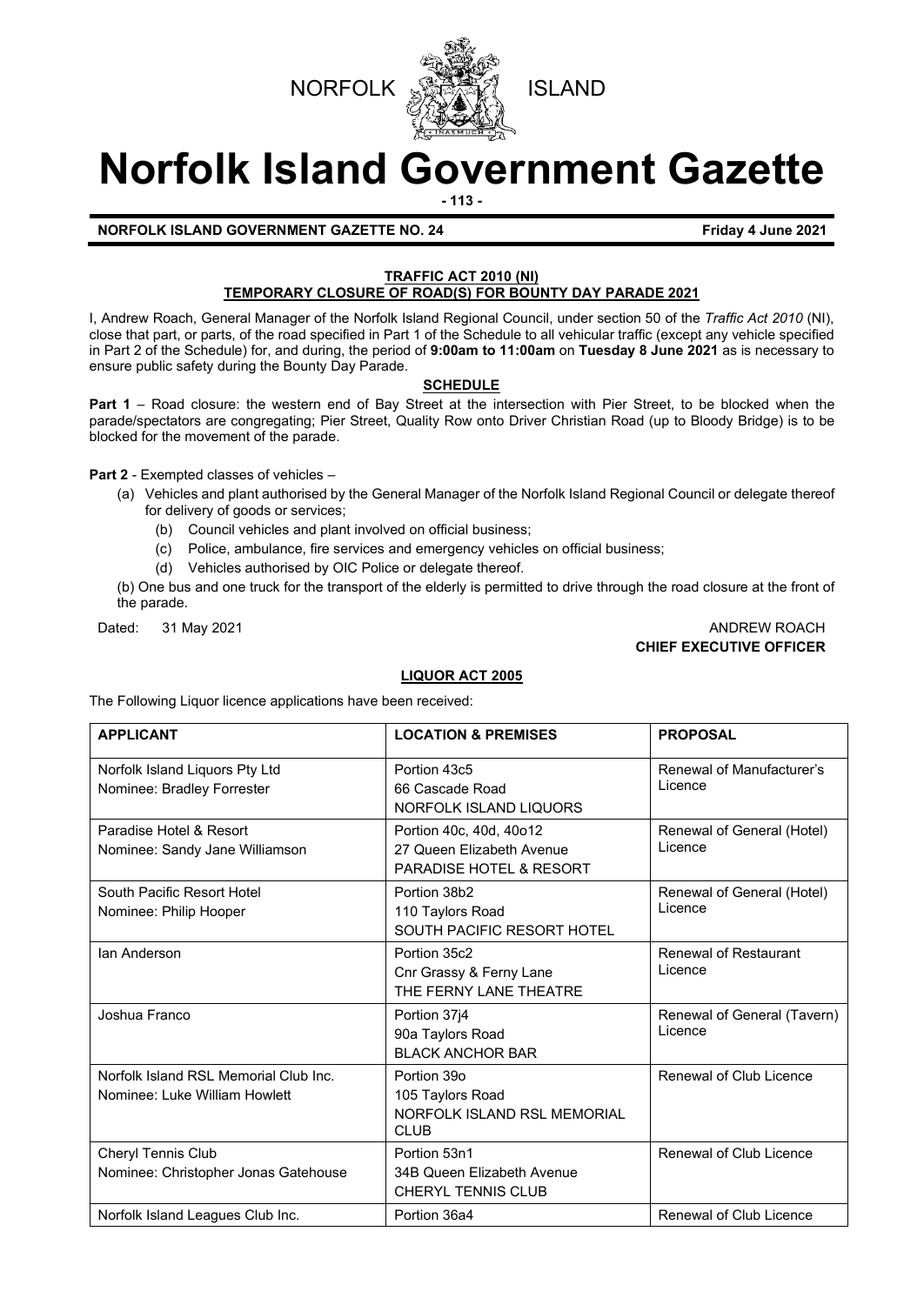# **NORFOLK ISLAND GOVERNMENT GAZETTE NO. 24 Friday 4 June 2021**

| Nominee: Jesse David Sheridan-Hampson                 | 17 Ferny Lane<br>NORFOLK ISLAND LEAGUES CLUB                                           |                                         |
|-------------------------------------------------------|----------------------------------------------------------------------------------------|-----------------------------------------|
| Roderick Gordon McAlpine                              | Portion 9k2<br>21 Two Chimneys Road<br><b>TWO CHIMNEYS WINES</b>                       | Renewal of General (Tavern)<br>Licence  |
| The Bounty Lodge<br>Nominee: Joanne Elizabeth Elliott | Portion 35f10<br>14 Ferny Lane<br>THE BOUNTY BAR & GRILL and<br><b>MOBILE CATERING</b> | <b>Renewal of Restaurant</b><br>Licence |

Any person over the age of 18 years and residing within 100 meters of the premises may object in writing to the application within 21 days after this notice is published.

The written objection and fee of \$85 should be lodged with the Registrar, New Military Barracks, Kingston.

## Dated: 4 June 2021 KATIE WALDEN REGISTRAR OF LIQUOR LICENCES

# **DISASTER AND EMERGENCY MANAGEMENT ACT 2001 (NI)**

# **FURTHER EXTENSION OF DECLARATION OF STATE OF EMERGENCY**

I **Eric Hutchinson,** Administrator of Norfolk Island and delegate of the Minister under Section 5 of, and item 1.27 of the Schedule to, the *Minister's Norfolk Island Delegation Instrument 2019*:

**PURSUANT** to Section 9 of the *Disaster and Emergency Management Act 2001* (NI) [the Act] and having regard to the advice of the Controller;

**FOR** the purpose of response and recovery operations under the Act and the Disaster and Emergency Plan for the Territory of Norfolk Island;

**FURTHER EXTEND** the declaration of emergency made under section 9 of the Act at 16:15 Hrs on Monday 16 March 2020, for the whole of the Territory of Norfolk Island, until 23:59 hr on Thursday 30 September 2021.

#### Dated: 20 May 2021 ERIC HUTCHINSON **ADMINISTRATOR**

# **DISASTER AND EMERGENCY MANAGEMENT ACT 2001 (NI) DECLARATION OF STATE OF DISASTER OR EMERGENCY (RECOVERY OPERATIONS) COVID-19 DIRECTIONS RECOVERY OPERATIONS (NO.2) 2021**

I, **George Ivor Andrew Plant**, Emergency Management Norfolk Island Controller:

- 1) under section 11(2)(g) of the *Disaster and Emergency Management Act 2001* (NI) am of the opinion that it is necessary to make directions in respect of recovery from the State of Emergency in respect of COVID-19 relating to the movement of persons within the disaster or emergency area as set out in the Schedule; and
- 2) under section 11(2)(h) of the *Disaster and Emergency Management Act 2001* (NI) am of the opinion that it is necessary to make directions in respect of recovery from the State of Emergency in respect of COVID-19 relating to the removal of persons within the disaster or emergency area who obstructs or threatens to obstruct recovery operations as set out in the Schedule; and
- 3) under section 11(2)(i) of the *Disaster and Emergency Management Act 2001* (NI) am of the opinion that it is necessary to make directions in respect of recovery from the State of Emergency in respect of COVID-19 relating to giving directions to persons whose responsibilities require him or her to engage in recovery operations.

# **SCHEDULE**

## **Direction 2 (2021) – Adjustment of COVID 19 measures – to commence 23:59 hr on 30 June 2021**

- 1. These Directions take effect at 23:59 hr on 30 June 2021 and remain in force while the State of Disaster or Emergency (Recovery Operations) is in force.
- 2. In these Directions:

*Persons* includes people residing on Norfolk Island, visiting Norfolk Island for holiday or work purposes

*COVID-19 hotspot* means a particular area of Australia decided by the Commonwealth Chief Medical Officer

*COVID-19 public exposure site* means a venue and time in which a person is likely to have come in contact with an infective person and as listed by the relevant State or Territory.

*Incident Controller* means the person appointed under the State of Emergency in accordance with the NORDISPLAN

- 3. Persons will be permitted\* to travel to Norfolk Island without the need to quarantine provided they:
	- a. do not have COVID-19;
	- b. have not been in contact within anyone in the prior 14 days with COVID-19; and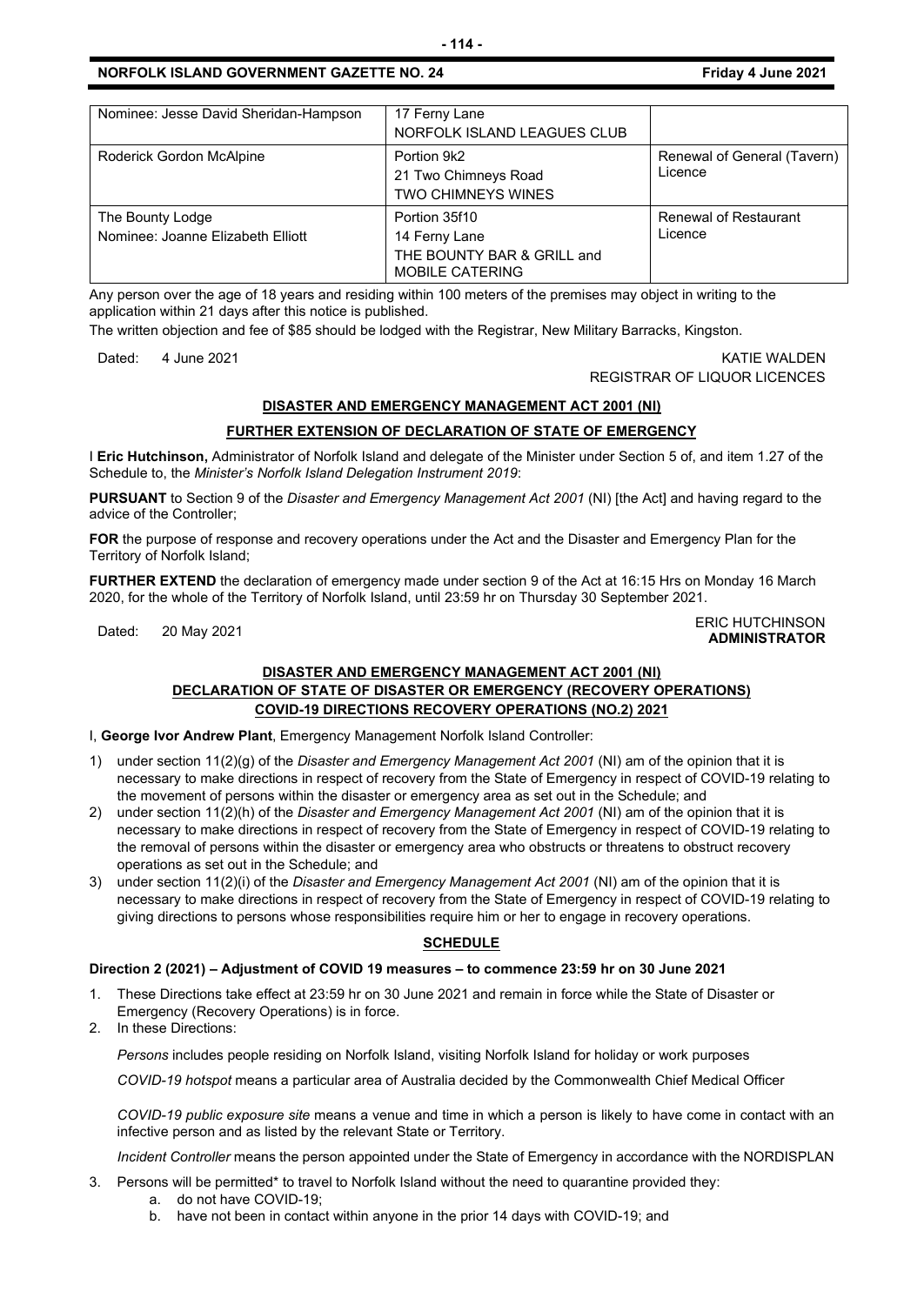# **NORFOLK ISLAND GOVERNMENT GAZETTE NO. 24 Friday 4 June 2021**

c. have been granted a Norfolk Island Entry Pass\*.

\*Any person travelling to Norfolk Island may be denied entry without a Norfolk Island Entry Pass

- 4. Persons who are on the island when a public exposure site is listed, and they have frequented, must immediately self-isolate at home or at their accommodation and contact NIHRACS for further advice.
- 5. A person whilst on Norfolk Island must comply with physical distancing principles as published from time to time on [\(http://www.norfolkisland.gov.nf/norfolk-islands-covid-19-advice\)](http://www.norfolkisland.gov.nf/norfolk-islands-covid-19-advice).
- 6. A person whilst on Norfolk Island must follow any directions in relation to COVID-19 from staff of the *Norfolk Island Hospital and Residential Aged Care Services (NIHRACS).*
- 7. A person or business on Norfolk Island must follow any advice or operational direction provided by the Incident Controller or authorised officer of the *Norfolk Island Police Force (NIPF)*in relation to COVID-19.
- 8. A person or business involving close contact with persons is required to keep a daily customer register. A business will be required to retain the records for a period of three months. The register must be produced upon request by the Incident Controller.

*\* Please Note \** 

- *Online applications required by all travellers prior to travel (within 72 hours of travel).*
- *While the State of Emergency is in place verification of where travellers are from will be required*
- *Travel to mainland states and territories is a matter for residents to seek approval from State and Territory Government authorities.*

Dated: 25 May 2021 GEORGE PLANT

**EMNI CONTROLLER**

#### **COURT OF PETTY SESSIONS**

The next sitting of the Court of Petty Sessions is set down for Wednesday 9 June 2021 at 9:30am in the Court House, Kingston.

## Dated: 26 May 2021 2008 2012 12:30 ALLEN BATAILLE **CLERK OF THE COURT OF PETTY SESSIONS**

# **TRAFFIC ACT 2010 (NI)**

#### **TEMPORARY CLOSURE OF TAYLORS ROAD FOR PUBLIC SAFETY WORKS**

I, **Andrew Roach**, General Manager of the Norfolk Island Regional Council, under section 50 of the *Traffic Act 2010* (NI), close that part, or parts, of the road specified in Part 1 of the Schedule to all vehicular traffic (except any vehicle specified in Part 2 of the Schedule) **for and during the 24 hour period 7:00am to 7:00am on four consecutive days (96 hours), between 3 May 2021 and 30 June 2021** as I am of the opinion it is necessary to carry out<br>stabilisation works on the road embankment for public safety purposes.

#### **SCHEDULE**

Part 1 - Part road closure: the lower part of Taylors Road which forms the last 110 metres prior to connection with<br>Country Road, as relevant to road works carried out for public safety purposes. The start and end of the r police during the specified road closure period.

**Part 2** - Exempted classes of vehicles:

- a) Vehicles and plant authorised by the General Manager of the Norfolk Island Regional Council or delegate for the delivery of goods or services
- b) Council vehicles and plant involved on official business
- c) Police, ambulance, fire services and emergency vehicles on official business
- d) Vehicles authorised by OIC Police or delegate thereof.

Dated: 26 April 2021 **ANDREW ROACH** 

**GENERAL MANAGER**

#### **TRAFFIC ACT 2010 (NI)**

## **TEMPORARY CLOSURE OF PRINCE PHILIP DRIVE FOR ROAD WORKS**

I, **Andrew Roach,** General Manager of the Norfolk Island Regional Council, under section 50 of the *Traffic Act 2010* (NI), close that part, or parts, of the road specified in Part 1 of the Schedule to all vehicular traffic (except any vehicle specified in Part 2 of the Schedule) for and during the period **7:30am to 4:30pm** each day on particular days between **26 April 2021 and 29 July 2021** as I am of the opinion it is necessary to allow for the installation of culverts as well as the completion of road construction and sealing works.

## **SCHEDULE**

**Part 1 -** Part road closure:

The unsealed section of Prince Philip Drive, relevant to road works carried out for public safety purposes. The start<br>and end of the road works site to be officially signposted by the Council, or as directed by Council wor site, or as directed by police from time to time during the specified road closure period.